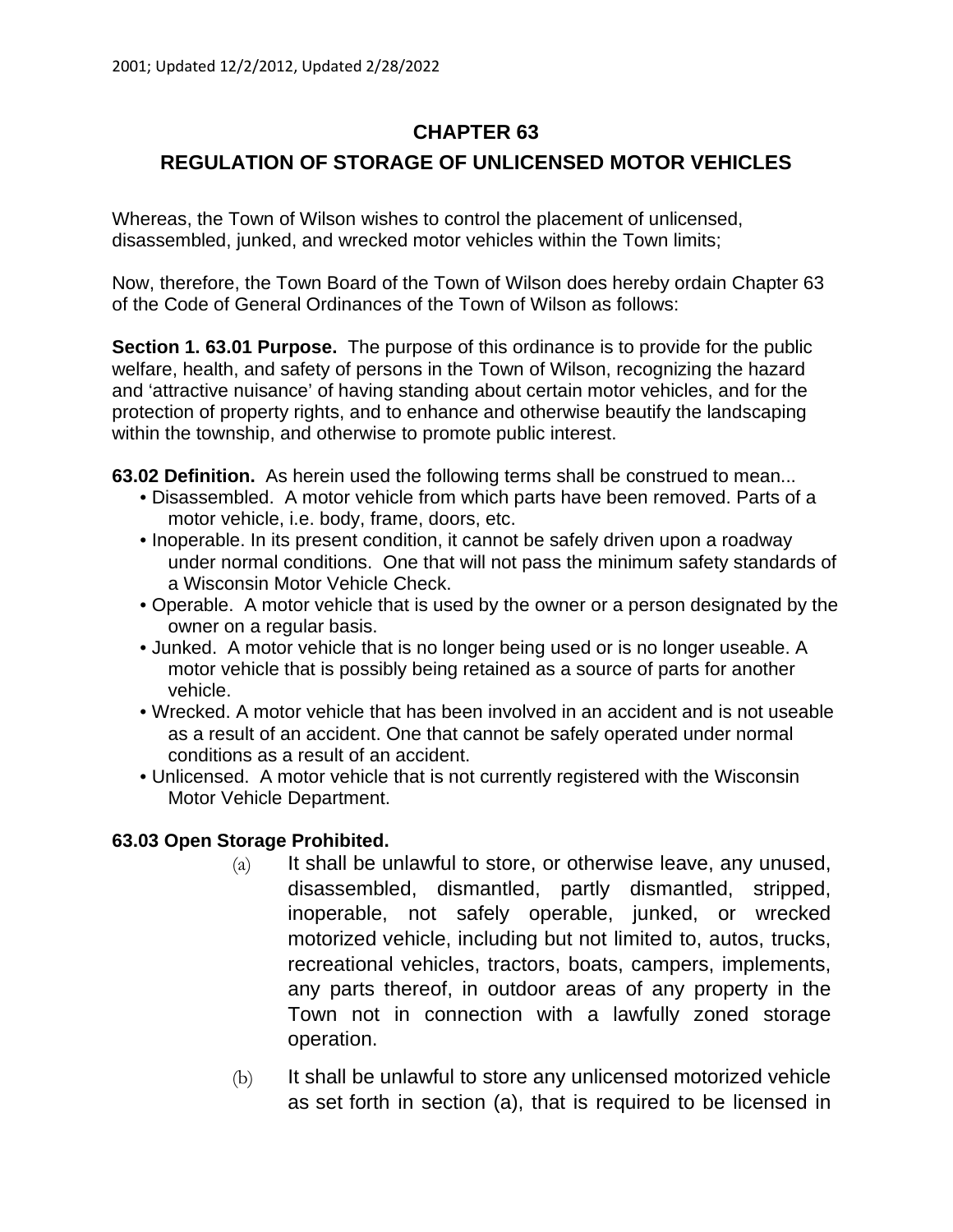.

order to be lawfully operated on public roads, trails, or waterways, in outdoor areas of any property in the Town not in connection with a lawfully zoned storage operation.

- (c) Notwithstanding the prohibitions set forth in subsections (a) and (b), it shall not be unlawful to engage in any conduct otherwise prohibited thereby if such conduct lasts for a period of less than seven consecutive days.
- (d) Specifically excluded from the term "motorized vehicle" shall be vehicles used as farm equipment in agricultural zoned districts.

**63.04 Highway Abandonment**. It shall be unlawful to abandon a motor vehicle on any highway within the Town of Wilson. For the purpose of this section, "highway" shall be defined as any public way and thoroughfare, including the entire width between the boundary lines of every way open to use of the public as a matter if right for purposes of vehicular travel. If any motor vehicle is left on a highway for five (5) days, it shall be presumed abandoned.

**63.05 Automobile Sales.** If an individual is actively attempting to sell an unlicensed or inoperable vehicle, as evidenced by a "for sale" sign or other prominent marketing indicator, he or she may allow one (1) such unlicensed or inoperable vehicle to be placed on his or her own private property, within public view, as long as said vehicle is removed from public view within thirty (30) days of its initial placement on the property. If an individual wishes to attempt to sell an unlicensed or inoperable vehicle for more than thirty (30) days, a permit must be issued by the Town Board for such purpose.

**63.06 Junk or Salvage Yards.** The herein shall not apply to the keeping of disassembled or inoperable or unlicensed or junked or wrecked motor vehicles pursuant to the operation of a junk or salvage yard duly licensed for such purpose under Wisconsin Statutes.

**63.07 Notice to the Landowner or Vehicle Owner.** When the Town Constable or Town Board shall find any vehicle placed or stored in violation of the herein ordinance, a written notification shall be delivered or mailed by certified mail to the owner of the property upon which such vehicle is found stating if the vehicle is not removed within ten (10) days, the Town shall be entitled to file suit in Sheboygan County Circuit Court, either for forfeiture penalties as set forth below, or in the alternative, for a court order requiring the owner of the vehicle (or the owner of the property on which the vehicle is allowed to remain) to remove the vehicle.

**63.08 Violations.** No person shall interfere in any manner with the enforcement of this Ordinance. Each motor vehicle stored or allowed to remain on property in violation of this Ordinance shall constitute a separate offense**.**